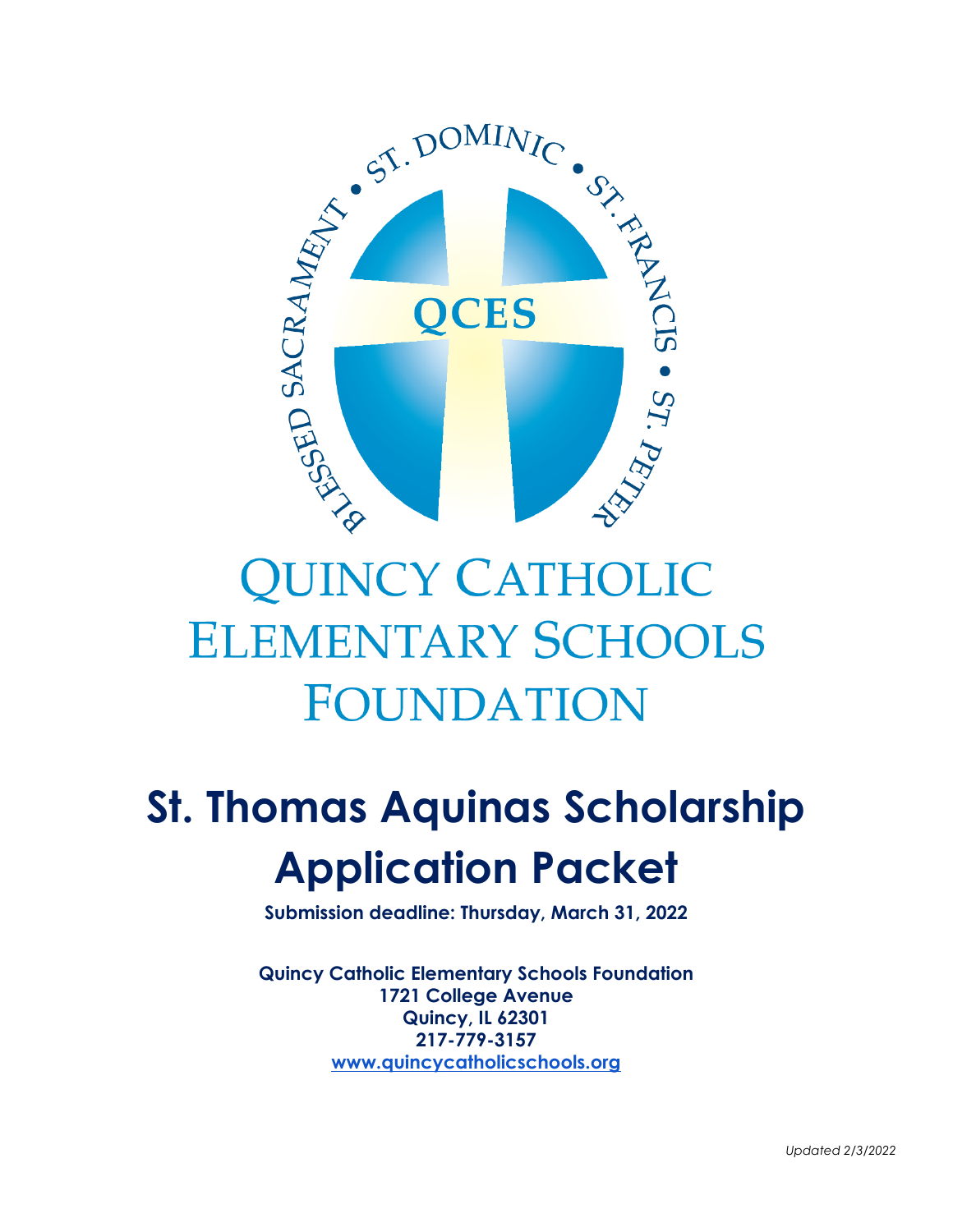### **Quincy Catholic Elementary Schools Foundation St. Thomas Aquinas Scholarship** *Applicant Eligibility Criteria*

- The QCES Foundation St. Thomas Aquinas Scholarship is a need-based full-tuition scholarship that is awarded annually to two families of students in Grades K - 8, either Catholic or non-Catholic, whose do not currently have a child enrolled in one of Quincy's four Catholic elementary schools. The scholarship is intended for students of color, non-Catholic students, students below poverty level, or students with disabilities. Since the scholarship is partially need-based, the name of the student who is awarded the QCES Foundation St. Thomas Aquinas Scholarship will remain confidential.
- If all eligibility requirements are met, including continued demonstration of financial need, the family will continue to receive the St. Thomas Aquinas Scholarship until all elementary school-age children in the family have completed the 8th Grade, provided the children are continuously enrolled in school and there is no lapse in children from that family enrolled in the school, and provided there is continued funding for the full tuition scholarship by the designated donor.
- Families who apply for the QCES Foundation St. Thomas Aquinas Scholarship are required to complete and submit the QCES Foundation St. Thomas Aquinas Scholarship Application Form by 5 p.m. on Thursday, March 31, 2022.
- Application forms may be submitted via mail or email to Sara Reuschel, Executive Director, Quincy Catholic Elementary Schools Foundation, 1721 College Ave., Quincy, IL 62301 OR [director@quincycatholicschools.org](mailto:director@quincycatholicschools.org).
- Families who apply for the QCES Foundation St. Thomas Aquinas Scholarship must complete the required online FACTS Grant & Aid Assessment Application Form and submit the required supporting documentation (W2, tax return, etc.) and pay the \$40 processing fee. If assistance is needed to cover this fee, please contact Sara Reuschel at (217) 779-3157 or [director@quincycatholicschools.org](mailto:director@quincycatholicschools.org). The online application must be submitted by 11:59 pm on Thursday, March 31, 2022.
- The QCES Foundation St. Thomas Aquinas Scholarship recipient will be selected from among all those students, whose families do not currently have any children enrolled in one of Quincy's four Catholic elementary schools, and who have applied for tuition assistance for the 2022-2023 school year through the FACTS program.
- The QCES Foundation St. Thomas Aquinas Scholarship recipient will be notified at the same time as all other applicants applying for tuition assistance, approximately June 1st, of each year.
- The QCES Foundation St. Thomas Aquinas Scholarship is for tuition and fees which includes the Instructional Fee and/or the Technology Fee required for each child enrolled in a Quincy Catholic Elementary School.
- All other tuition assistance for which a family may be eligible, such as a tuition credit from the Gene Grawe Fund, will be applied first, and the remaining tuition balance for the recipient will be covered by the QCES Foundation St. Thomas Aquinas Scholarship.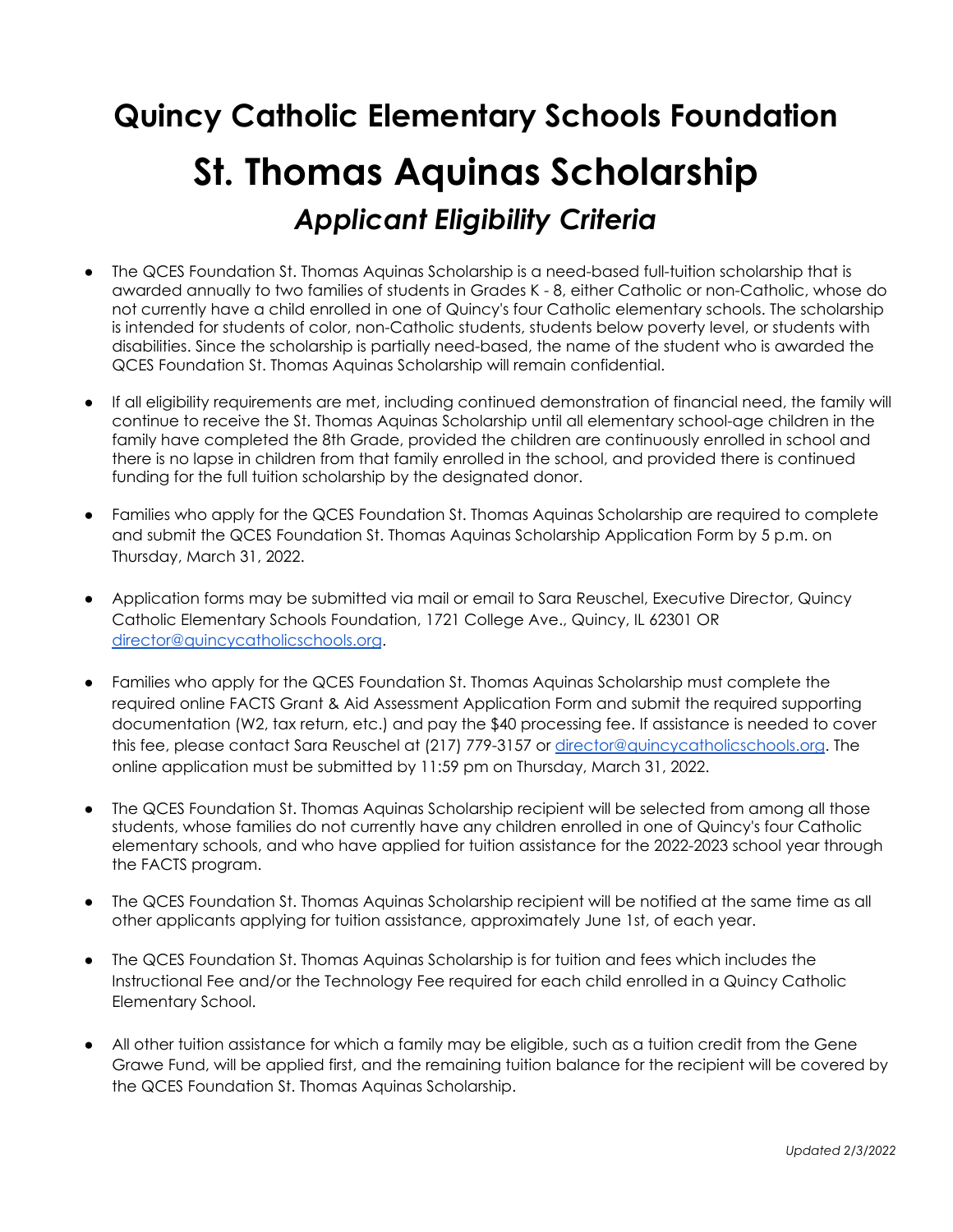The QCES Foundation Board reserves the right to change and/or modify the criteria for the QCES Foundation St. Thomas Aquinas Scholarship at any time, as deemed necessary.

#### *Applicant Packet Checklist*

\_\_\_\_\_ Complete the QCES Foundation St. Thomas Aquinas Scholarship Application Form.

\_\_\_\_\_ Write an essay of 250 words or less (typed or handwritten) to explain why it is important for your child to receive the QCES St. Thomas Aquinas Scholarship and why you wish to enroll your child(ren) in one of the four Catholic Elementary Schools.

\_\_\_\_\_ Submit the completed application and essay by 5 p.m. on March 31, 2022 to the QCES Foundation Office via mail at 1721 College Ave., Quincy, IL 62301 OR by email to [director@quincycatholicschools.org](mailto:director@quincycatholicschools.org).

\_\_\_\_\_ Complete and submit the FACTS Grant & Aid Assessment Application Form, along with supporting documentation (W2, tax return, etc.), and the required processing fee (unless arrangements have been made) by 11:59 p.m. on March 31, 2022.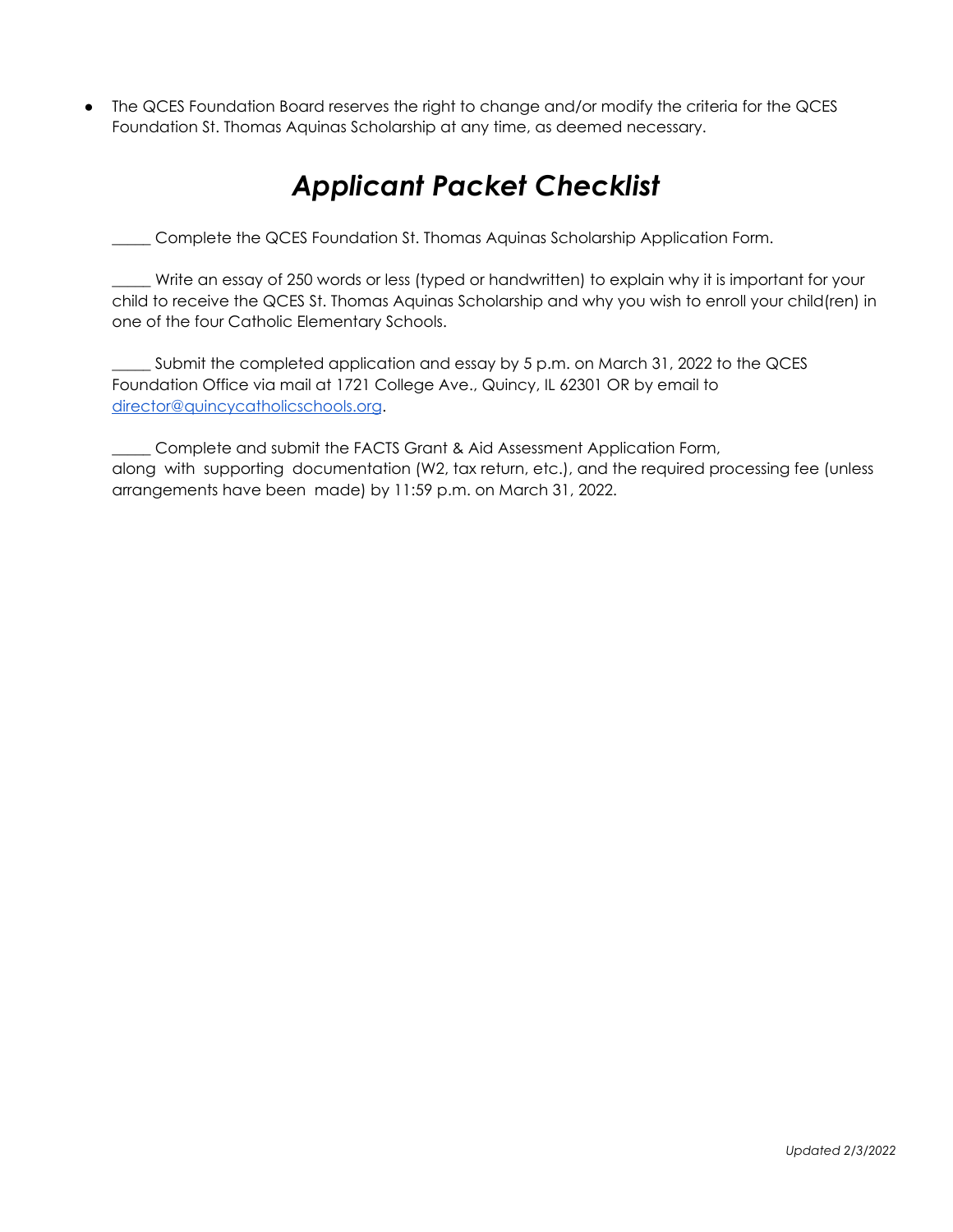### **Quincy Catholic Elementary Schools Foundation** *St. Thomas Aquinas Scholarship Application Form*

This completed application must be submitted to the QCES Foundation office by 5 p.m. on March 31, 2022 either via mail at 1721 College Ave., Quincy, IL 62301 or via email to [director@quincycatholicschools.org](mailto:director@quincycatholicschools.org). All applicable information requested on the form must be completed in full in order for the application to be considered by the selection committee.

#### **PLEASE PRINT**

| Preferred Email Address(es)<br>notification will be made via phone. | Scholarship recipient(s) will be notified via email unless an email address is not available in which case                                                                                                           |  |  |
|---------------------------------------------------------------------|----------------------------------------------------------------------------------------------------------------------------------------------------------------------------------------------------------------------|--|--|
| the 2022-23 school year:                                            | Please list the requested information below for the child for whom you are applying to receive the QCES<br>Foundation Newcomer's Scholarship, and whom you wish to enroll in a Quincy Catholic Elementary School for |  |  |
|                                                                     |                                                                                                                                                                                                                      |  |  |
|                                                                     |                                                                                                                                                                                                                      |  |  |
| a Quincy Catholic Elementary School for the 2022-23 school year:    | Please list the requested information below for other children in your family whom you may also wish to enroll in                                                                                                    |  |  |
|                                                                     |                                                                                                                                                                                                                      |  |  |
| Current School Attending                                            |                                                                                                                                                                                                                      |  |  |
|                                                                     |                                                                                                                                                                                                                      |  |  |
|                                                                     |                                                                                                                                                                                                                      |  |  |
|                                                                     |                                                                                                                                                                                                                      |  |  |
|                                                                     |                                                                                                                                                                                                                      |  |  |
|                                                                     |                                                                                                                                                                                                                      |  |  |